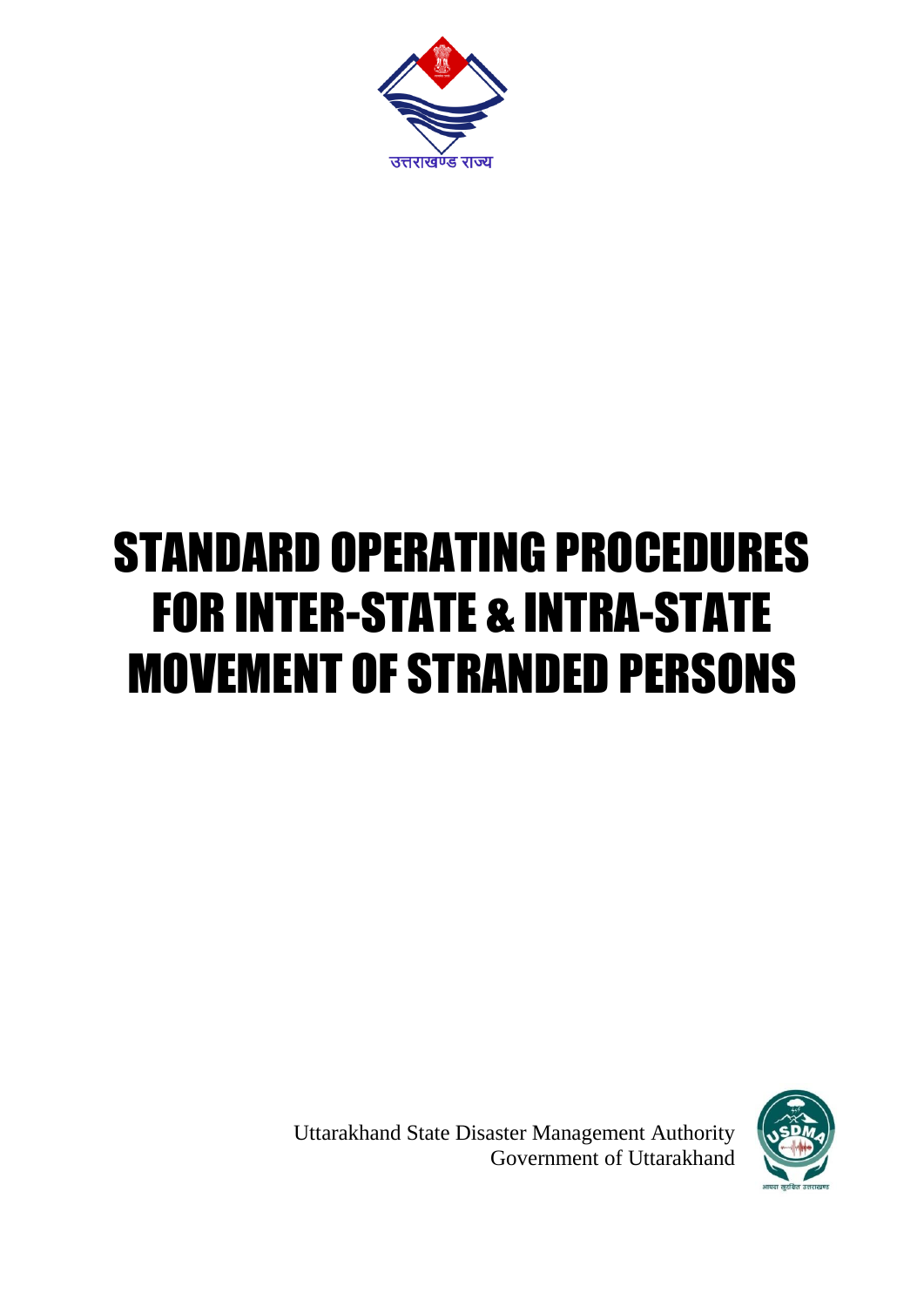# **STANDARD OPERATING PROCEDURES FOR INTER-STATE AND INTRA-STATE MOVEMENT OF STRANDED PERSONS**

- **1. Sh Shailesh Bagauli, Secretary, Transport & Sh Sanjay Gunjyal, IG, SDRF have been designated by the State Government as Nodal Officers for coordination with various state governments.**
	- 1.1. District Magistrates are designated as the Additional Nodal Officers to coordinate with the Nodal Officers of other states or officers nominated by them and to facilitate movement of stranded people to and from their districts by road.
- 2. The people of Uttarakhand residing in other states who are willing to come back should mandatorily get themselves registered on the web portal **[\(https://dsclservices.in/uttarakhand-migrant-registration.php](https://dsclservices.in/uttarakhand-migrant-registration.php)**). **They may also contact the control room (list of mobile numbers enclosed at annexure-1).** The State Nodal Officer shall ensure that a comprehensive transportation plan is prepared on the basis of these registrations/calls.
- 3. The State Nodal Officers shall ensure preparation of a detailed state-wise and district-wise transportation plan comprising of the names and contact details of passengers travelling, contact details of Liaison Officers and/ or drivers and route map/ travel plan.
- 4. The Nodal Officers shall ensure that security personnel are deployed as Liaison Officers in buses to accompany the passengers from other states, as and when required. A list of such Liaison Officers shall be prepared and shared with the respective state governments for effective coordination.
- 5. The State Nodal Officers shall ensure that state-wise & district-wise transportation plan is made available to the concerned Liaison Officers/drivers.
- 6. The State Nodal Officers/ District Nodal Officers/ Liaison Officers shall ensure strict compliance of MHA and MoHFW guidelines related to social distancing and safety during inter-state movement of persons.
- 7. For inter-state movement, the Nodal Officers of the sending and receiving states shall coordinate with each other and mutually agree to the movement as per the schedule.
- 8. The Nodal Officer shall circulate the format (annexure-2) to nodal officers of other states, prior to the movement of buses, so as to get detailed information on the health conditions and travel history of the people for necessary follow-up in the state.
- 9. The sending states shall ensure that the people who are willing to move to their respective states shall be properly screened when they board the vehicle and only those who do not show Covid-19 symptoms shall be allowed to proceed. Also there shall be no movement from containment zones.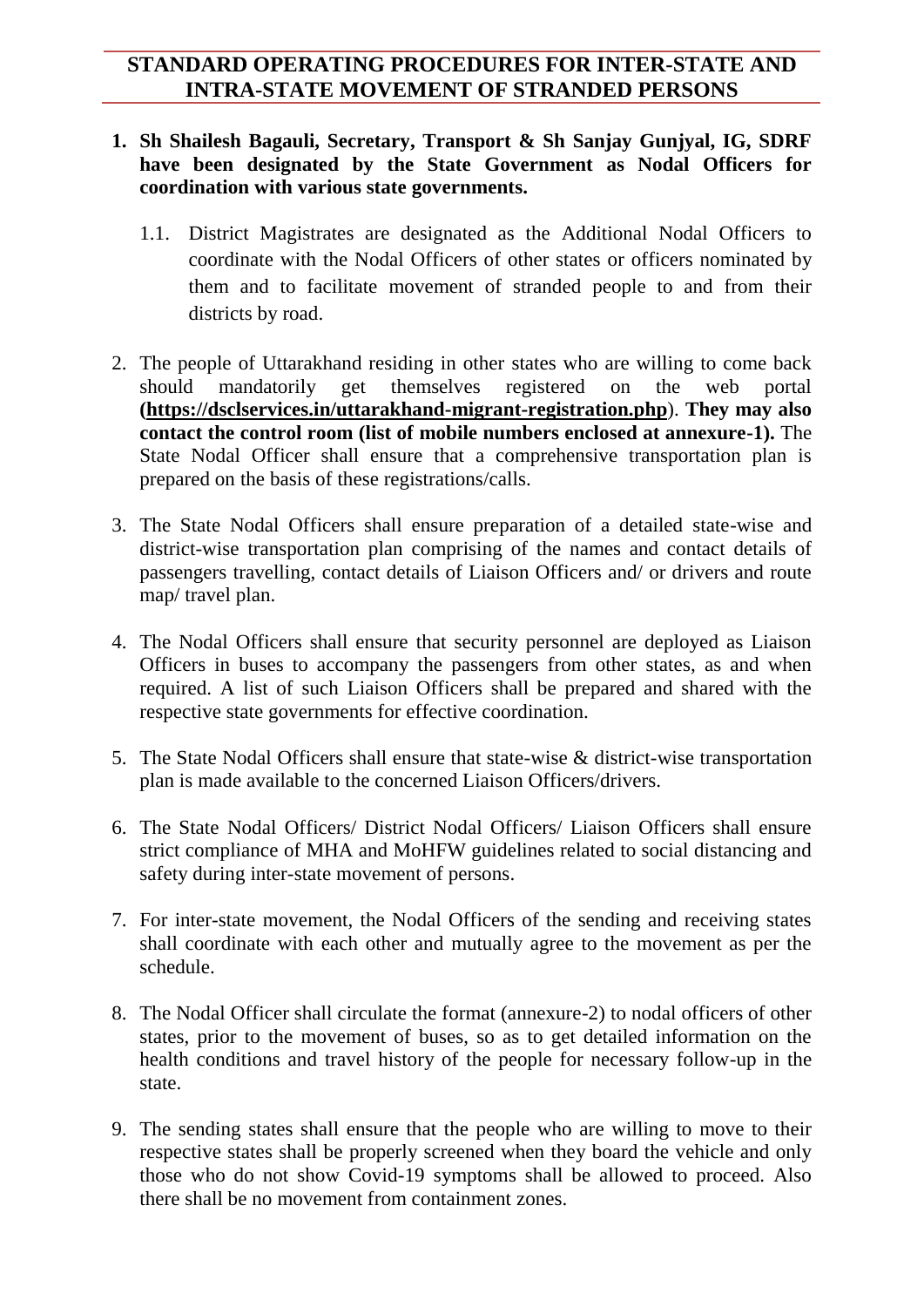- 10.The District Nodal Officers shall identify separate boarding and alighting areas for inter-state movement of persons (preferably in the districts of Dehradun, Haridwar, US Nagar and Nainital). Adequate police personnel shall be deployed in these areas for effective coordination and supervision.
- 11.State Nodal Officers, in coordination with the District Nodal Officers, shall prepare a detailed logistics plan and also identify alternative arrangements for boarding/ alighting/ quarantine, in case of an unexpected rise in the inbound people.
- 12. The border districts of the receiving states shall make arrangements for thermal screening, food, drinking water, toilets and additional vehicles (for movement to different districts) at the identified alighting points, from where they shall further proceed to their respective districts. The district nodal officers of receiving border districts shall provide district wise list of such people to the nodal officers of the districts to which these persons desire to travel, with a copy to the State Nodal Officer.
- 13. On arrival at their destination, such people shall be screened by the health authorities and kept in home quarantine for a minimum period of 14 days, unless there are symptoms which require keeping them in institutional quarantine. Health conditions of people in home quarantine shall be monitored on a daily basis through BRTs/ CRTs/ GPs and such information may be shared with the State Nodal Officer.
- 14. District Nodal Officers shall ensure that the entire staff in the identified quarantine centres is well-trained regarding DOs and Don'ts for prevention of COVID infection.

# 15. **For People travelling by their personal vehicles**

- 15.1. People willing to come back to Uttarakhand, in their private vehicles, shall mandatorily register themselves on the web link (**<https://dsclservices.in/uttarakhand-migrant-registration.php>**) and also download the format (enclosed at annexure-2) prior to beginning their journey. They shall have to submit this format during screening at the border check posts. In case of any difficulty, they may also contact the control room (list of Mobile numbers enclosed at annexure-1).
- 15.2. Such people shall apply for permits from the concerned districts (they are currently residing in) clearly mentioning their destination, date of journey and the route. Such permits shall be honoured by the States along the transit route. However, people residing in containment zones may not be issued such permits.
- 15.3. Nodal officers of other states may be requested and a mechanism may be devised to ensure that permits for inter- state movement are issued only to those who have registered themselves on the web link.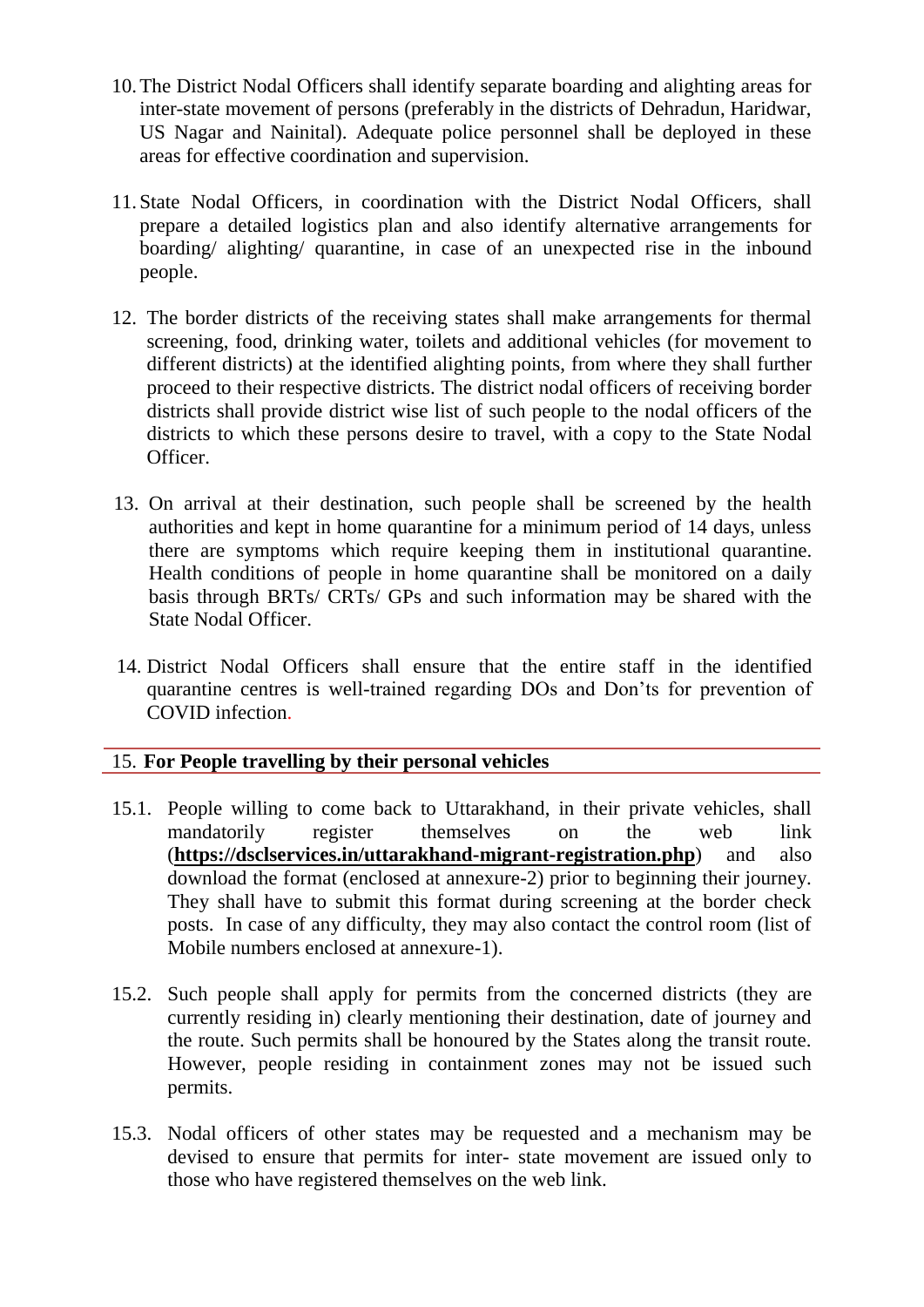- 15.4. District administration shall ensure proper screening of such people when they reach the borders. The district authorities of border districts of Uttarakhand shall make arrangements for screening of such people near their border posts. Such screening places shall have proper arrangements of parking for vehicles, food, drinking water and toilets. If any person shows symptoms of covid-19 infection, he shall be necessarily put in institutional quarantine in the districts where he / she made entry.
- 15.5. People coming back to Uttarakhand but belonging to areas which have been identified as containment zones in the state, shall be given the option of staying at a place which is not in the containment zone or shall have to be institutionally quarantined till such time as the restrictions in those containment zones apply.
- 15.6. People travelling in their private vehicles shall ensure that their vehicles are properly sanitized and MHA and MoHFW guidelines related to social distancing and safety are strictly adhered to.
- 15.7. The information about such people entering the state and allowed to move to their respective districts or kept in quarantine shall be shared with the destination districts and State Nodal Officers.
- 15.8. On arrival at their destination, such people shall be screened by the health authorities and kept in home quarantine for a minimum period of 14 days, unless there are symptoms which require keeping them in institutional quarantine. The health conditions of people in home quarantine shall be monitored on a daily basis through BRTs/ CRTs/ GPs and such information may be shared with the State Nodal Officer.
- 15.9. List of containment zones shall be shared between states on a daily basis so as to ensure that there is no movement of people to/ from such areas.
- 15.10. The District Magistrates, in consultation with Nodal Officers of other states or officers nominated by them, are authorised to issue travel permits to stranded people in their districts after due thermal screening as per MHA and state government's guidelines. However, movement from containment zones shall not be permitted till such time as the restrictions apply.
- *15.11.* The District Magistrates are also authorised to give consent on requests of people stranded outside the state and requests of other state governments for transportation of people of Uttarakhand to their districts. It shall be ensured that the people travelling are not from containment zones and are properly screened at source, prior to the movement. On arrival in the state, such people shall be screened and necessarily home quarantined, if they do not show symptoms which require them to be institutionally quarantined. If, such people coming to their districts need to travel further to other districts, the District Magistrates must coordinate with the Divisional Commissioners for the same.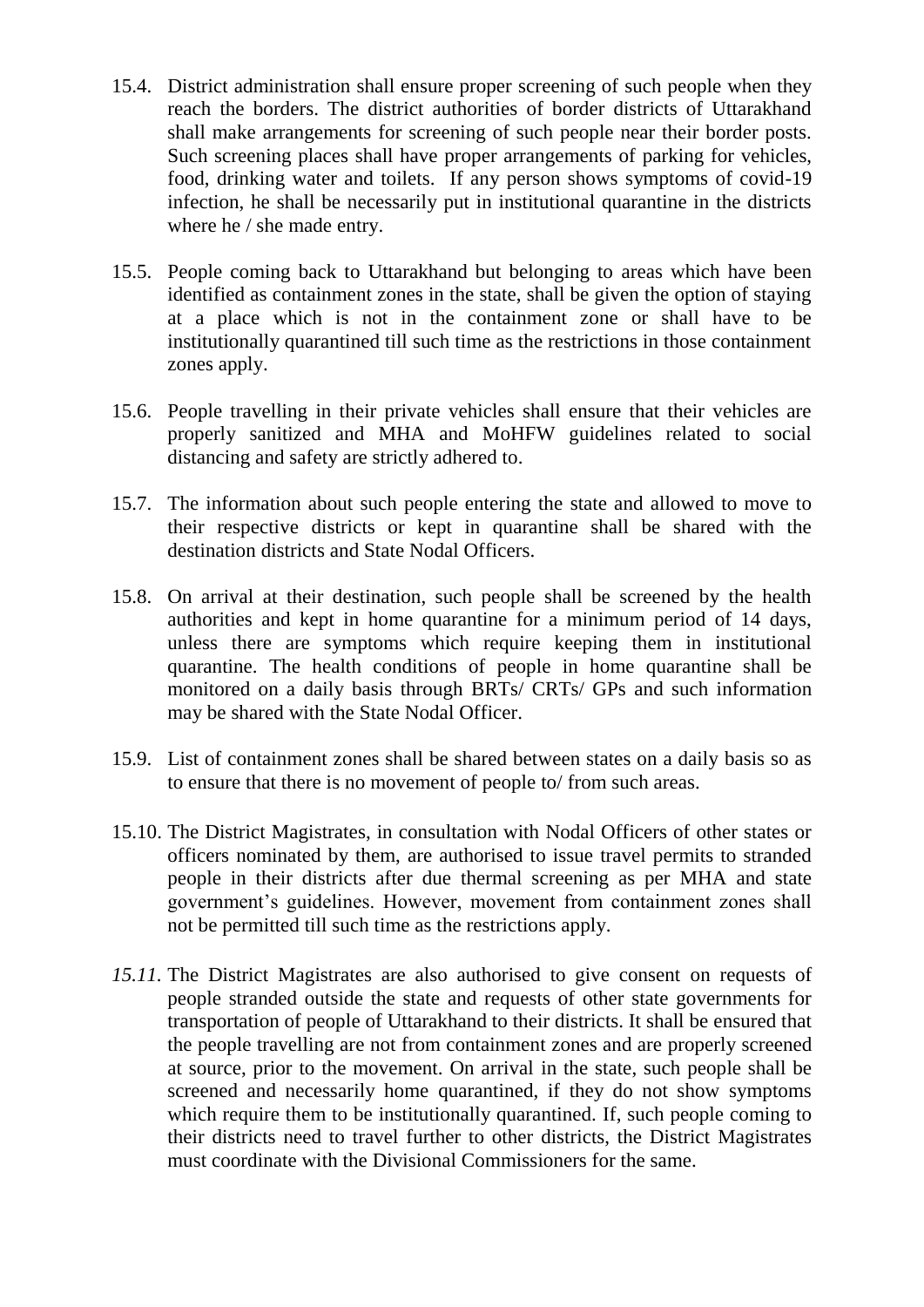- 15.12. The District Magistrates are also authorised to issue permits to people of Uttarakhand to bring back their relatives stranded in other states. Such people shall be necessarily screened and quarantined on their arrival back to Uttarakhand.
- 15.13. The Districts which do not have their borders with neighbouring states must coordinate first with Divisional Commissioners and District Magistrates of border districts before they issue passes for incoming movement of stranded people in public transport. For large scale movement, the District Magistrates first shall take concurrence of State Nodal Officers.
- 15.14. The District Magistrates shall coordinate with State Nodal Officers and MD, Uttarakhand Transportation Corporation, in case of deployment of UTC buses for movement of stranded people to/ from other states.

## 16. **For People Travelling by Trains**

- 16.1. The State Nodal Officers shall coordinate with the Nodal Officers of other states and prepare a detailed list of such inbound passengers.
- 16.2. The district Nodal Officers shall ensure proper thermal screening, food, drinking water and clean toilet facility at the railway stations.
- 16.3. Similar protocols shall be observed for movement of such people to their respective districts, as have been mentioned earlier.

#### **17. For Intra-State Movement**

- 17.1. Similar protocols for inter–district movement of persons within the state of Uttarakhand shall be observed by the concerned district Nodal Officers.
- 17.2. There shall be no restrictions on the movement of people from green zones to other districts. However, people shall be home quarantined in case of movement from red / orange zones to other districts, in case they have not been quarantined in the district they are currently residing in. If any of these people show symptoms of Covid 19 they shall be institutionally quarantined.
- 17.3. The District Magistrates shall ensure that permits are issued to all those who are willing to move to other districts within the state without any delay, subject to the above-mentioned criteria. Such permits shall be honoured by all the districts along the transit route.
- 17.4. List of containment zones shall be shared between districts on a daily basis so as to ensure that there is no movement of people to/ from such areas.

#### **18. For Liaison Officers & Drivers**

18.1. The Liaison Officers and drivers shall ensure that all buses deployed for transportation are properly sanitized before movement and also after every halt on the route. The staff should be properly briefed before movement.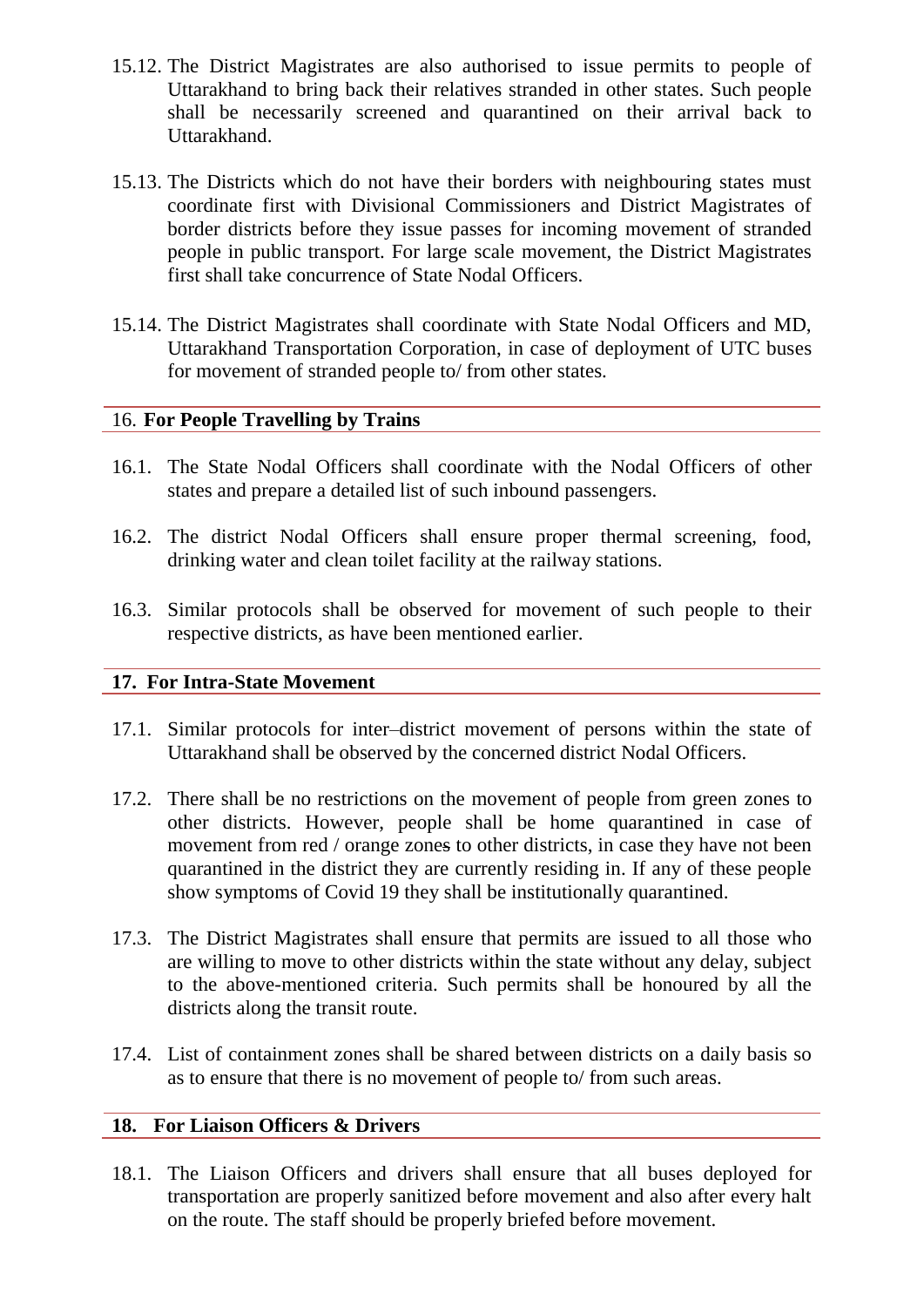- 18.2. If any person is suspected with symptoms of Covid-19, the Liaison Officers/ drivers shall make necessary arrangements for his/her medical treatment in that particular state itself. This arrangement may be made in coordination with Nodal officer of the concerned state and necessary arrangements may be made to bring them back to Uttarakhand after recovery.
- 18.3. During travel, the Liaison Officers/ drivers shall ensure compliance of social distancing, use of mask and proper sanitization by all passengers.
- 18.4. They shall ensure that they carry an e-Pass generated by the respective districts clearly indicating point of departure, destination along with alighting points and route.
- 18.5. They shall ensure that all buses deployed for transportation also display Dos and Don'ts regarding Covid-19 awareness in the buses.
- 18.6. The Liaison Officers/ drivers shall encourage all passengers to download the "Arogya Setu" Mobile App.
- 18.7. The Liaison Officers/ drivers shall ensure adequate availability of dry food, drinking water, masks and sanitizers in the buses.
- 18.8. The vehicles used in inter-state transportation of persons may be slightly modified using a transparent poly- sheet for segregating the driver's cabin such as to ensure safety of the driver and/ or the Liaison Officers.
- 18.9. On their return to their respective districts, the Liaison Officers/ drivers shall also be quarantined for a reasonable time, as advised by the medical team. Decent hotels/ facilities shall be identified for them.

\*\*\*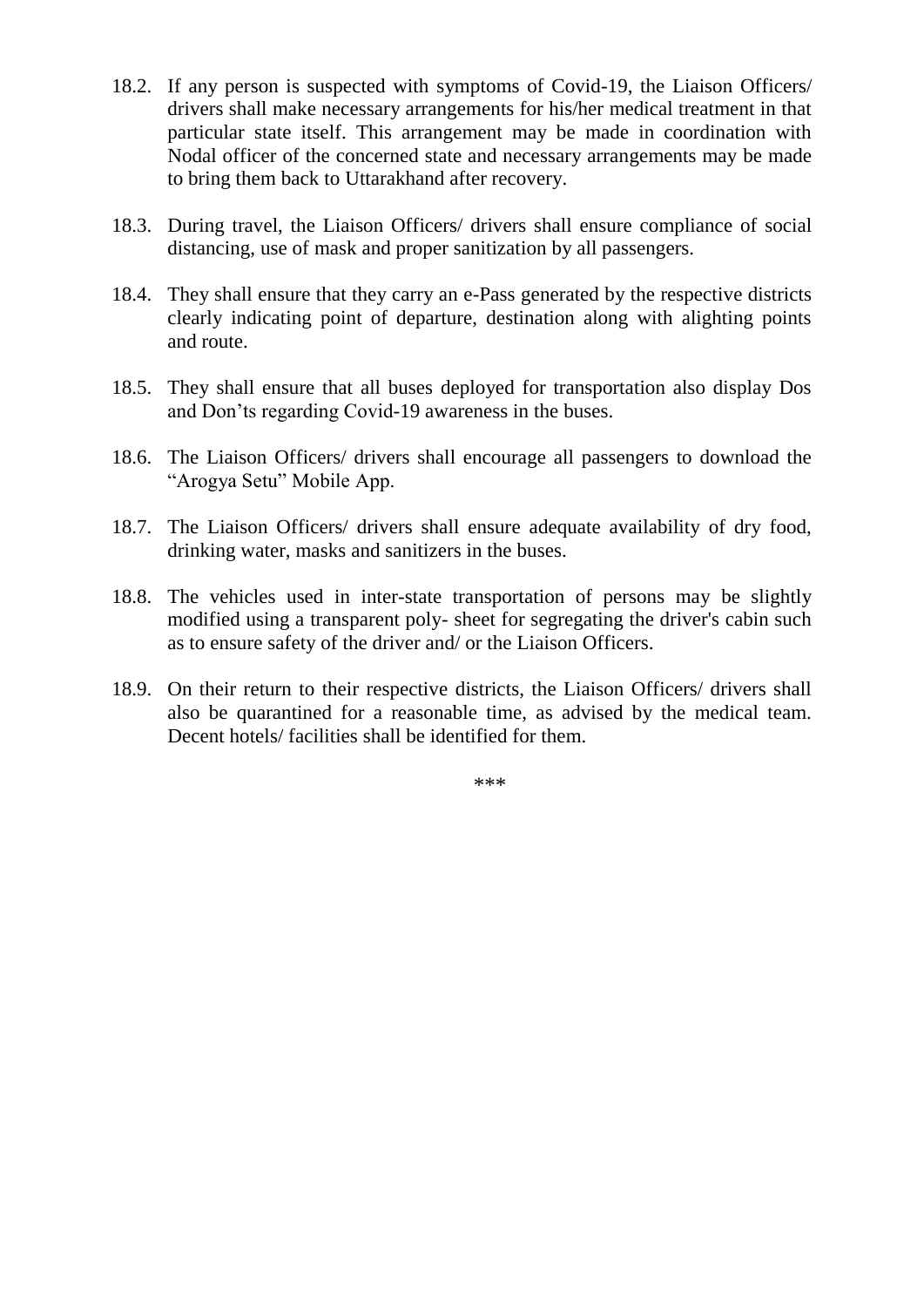#### **Annexure-1**

# **CONTROL ROOM NUMBERS**

| 0135 2722100 |
|--------------|
|              |